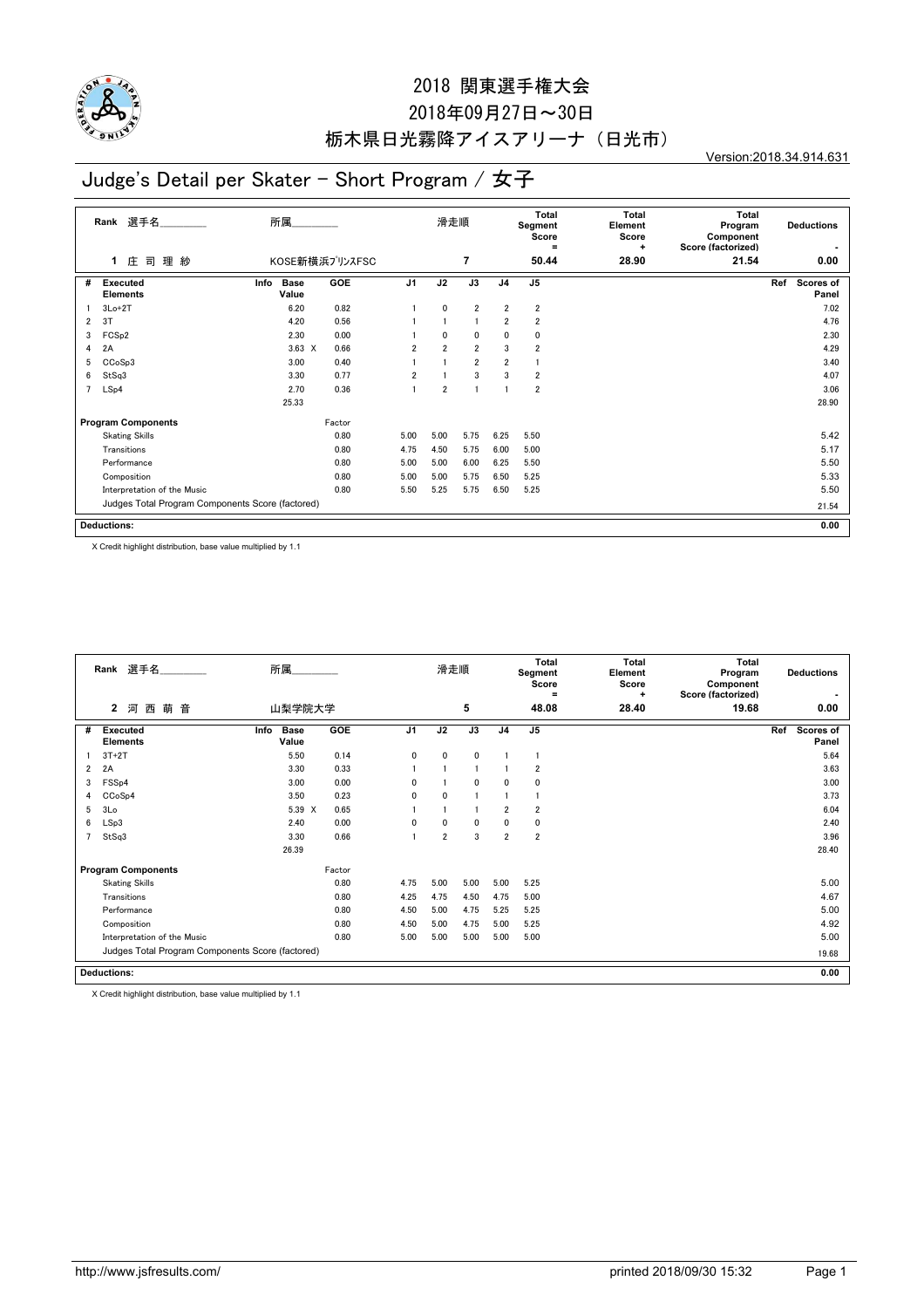

## 2018年09月27日~30日 栃木県日光霧降アイスアリーナ(日光市)

Version:2018.34.914.631

# Judge's Detail per Skater - Short Program / 女子

|                | 選手名<br>Rank                                      | 所属                           |        |                | 滑走順                     |                |                | <b>Total</b><br>Segment<br>Score<br>$=$ | Total<br>Element<br>Score<br>÷ | <b>Total</b><br>Program<br>Component<br>Score (factorized) | <b>Deductions</b>         |
|----------------|--------------------------------------------------|------------------------------|--------|----------------|-------------------------|----------------|----------------|-----------------------------------------|--------------------------------|------------------------------------------------------------|---------------------------|
|                | 里<br>中<br>紗<br>3<br>ш                            | 清泉女学院大学                      |        |                |                         | $\mathbf{2}$   |                | 46.85                                   | 27.79                          | 19.06                                                      | 0.00                      |
| #              | <b>Executed</b><br><b>Elements</b>               | Info<br><b>Base</b><br>Value | GOE    | J <sub>1</sub> | J2                      | J3             | J <sub>4</sub> | J <sub>5</sub>                          |                                |                                                            | Ref<br>Scores of<br>Panel |
|                | $3T+2T$                                          | 5.50                         | 0.70   |                |                         | $\overline{2}$ | $\overline{2}$ | $\overline{2}$                          |                                |                                                            | 6.20                      |
| $\overline{2}$ | 3S                                               | 4.30                         | 0.00   | 0              | $-3$                    | $\mathbf{0}$   | $\mathbf{0}$   | 0                                       |                                |                                                            | 4.30                      |
| 3              | FSSp4                                            | 3.00                         | 0.60   | $\overline{2}$ | $\overline{2}$          | $\overline{2}$ | 3              | $\overline{\mathbf{2}}$                 |                                |                                                            | 3.60                      |
| 4              | 2A                                               | 3.30                         | 0.33   |                | $\overline{\mathbf{1}}$ |                | $\overline{2}$ | 0                                       |                                |                                                            | 3.63                      |
| 5              | StSq3                                            | 3.30                         | 0.33   |                |                         |                |                | 3                                       |                                |                                                            | 3.63                      |
| 6              | CSp4                                             | 2.60                         | 0.43   | $\overline{2}$ | $\overline{2}$          |                |                | $\overline{2}$                          |                                |                                                            | 3.03                      |
| $\overline{7}$ | CCoSp3                                           | 3.00                         | 0.40   |                | $\overline{1}$          |                | $\overline{2}$ | 3                                       |                                |                                                            | 3.40                      |
|                |                                                  | 25.00                        |        |                |                         |                |                |                                         |                                |                                                            | 27.79                     |
|                | <b>Program Components</b>                        |                              | Factor |                |                         |                |                |                                         |                                |                                                            |                           |
|                | <b>Skating Skills</b>                            |                              | 0.80   | 4.75           | 4.75                    | 4.75           | 5.25           | 4.75                                    |                                |                                                            | 4.75                      |
|                | Transitions                                      |                              | 0.80   | 4.50           | 4.25                    | 4.50           | 4.50           | 4.75                                    |                                |                                                            | 4.50                      |
|                | Performance                                      |                              | 0.80   | 4.75           | 4.75                    | 4.75           | 5.25           | 5.00                                    |                                |                                                            | 4.83                      |
|                | Composition                                      |                              | 0.80   | 4.75           | 4.25                    | 5.00           | 5.25           | 4.75                                    |                                |                                                            | 4.83                      |
|                | Interpretation of the Music                      |                              | 0.80   | 4.75           | 4.25                    | 5.00           | 5.00           | 5.00                                    |                                |                                                            | 4.92                      |
|                | Judges Total Program Components Score (factored) |                              |        |                |                         |                |                |                                         |                                |                                                            | 19.06                     |
|                | <b>Deductions:</b>                               |                              |        |                |                         |                |                |                                         |                                |                                                            | 0.00                      |

|                | Rank 選手名                                         | 所属                           |            |                | 滑走順          |      |                | <b>Total</b><br>Segment<br>Score<br>$\equiv$ | Total<br>Element<br>Score<br>÷ | <b>Total</b><br>Program<br>Component<br>Score (factorized) | <b>Deductions</b>         |
|----------------|--------------------------------------------------|------------------------------|------------|----------------|--------------|------|----------------|----------------------------------------------|--------------------------------|------------------------------------------------------------|---------------------------|
|                | 来 日菜乃<br>4<br>加                                  |                              | 千葉経済大学附属高校 |                |              | 3    |                | 45.25                                        | 26.39                          | 18.86                                                      | 0.00                      |
| #              | Executed<br><b>Elements</b>                      | Info<br><b>Base</b><br>Value | <b>GOE</b> | J <sub>1</sub> | J2           | J3   | J <sub>4</sub> | J5                                           |                                |                                                            | Ref<br>Scores of<br>Panel |
|                | $3T+2T$                                          | 5.50                         | 0.28       | 0              | $-1$         |      |                |                                              |                                |                                                            | 5.78                      |
| 2              | 3F                                               | 5.30                         | 0.18       | $-1$           | $-1$         |      |                |                                              |                                |                                                            | 5.48                      |
| 3              | FSSp3                                            | 2.60                         | 0.09       | 0              | $\mathbf{0}$ |      |                | $\mathbf 0$                                  |                                |                                                            | 2.69                      |
| 4              | StSq1                                            | 1.80                         | 0.18       | 0              | $\mathbf{0}$ |      | $\overline{2}$ | $\overline{2}$                               |                                |                                                            | 1.98                      |
| 5              | LSp3                                             | 2.40                         | 0.24       |                |              |      |                | $\overline{2}$                               |                                |                                                            | 2.64                      |
| 6              | 2A                                               | $3.63 \times$                | 0.22       | 0              | $-1$         |      |                |                                              |                                |                                                            | 3.85                      |
| $\overline{7}$ | CCoSp4                                           | 3.50                         | 0.47       | $\overline{2}$ |              |      |                | $\overline{2}$                               |                                |                                                            | 3.97                      |
|                |                                                  | 24.73                        |            |                |              |      |                |                                              |                                |                                                            | 26.39                     |
|                | <b>Program Components</b>                        |                              | Factor     |                |              |      |                |                                              |                                |                                                            |                           |
|                | <b>Skating Skills</b>                            |                              | 0.80       | 4.75           | 4.50         | 5.00 | 4.75           | 5.00                                         |                                |                                                            | 4.83                      |
|                | Transitions                                      |                              | 0.80       | 4.50           | 4.00         | 4.75 | 4.25           | 4.50                                         |                                |                                                            | 4.42                      |
|                | Performance                                      |                              | 0.80       | 4.75           | 4.25         | 4.75 | 4.75           | 5.00                                         |                                |                                                            | 4.75                      |
|                | Composition                                      |                              | 0.80       | 4.75           | 4.00         | 5.00 | 4.75           | 5.00                                         |                                |                                                            | 4.83                      |
|                | Interpretation of the Music                      |                              | 0.80       | 4.50           | 4.00         | 4.75 | 5.00           | 5.00                                         |                                |                                                            | 4.75                      |
|                | Judges Total Program Components Score (factored) |                              |            |                |              |      |                |                                              |                                |                                                            | 18.86                     |
|                | <b>Deductions:</b>                               |                              |            |                |              |      |                |                                              |                                |                                                            | 0.00                      |

X Credit highlight distribution, base value multiplied by 1.1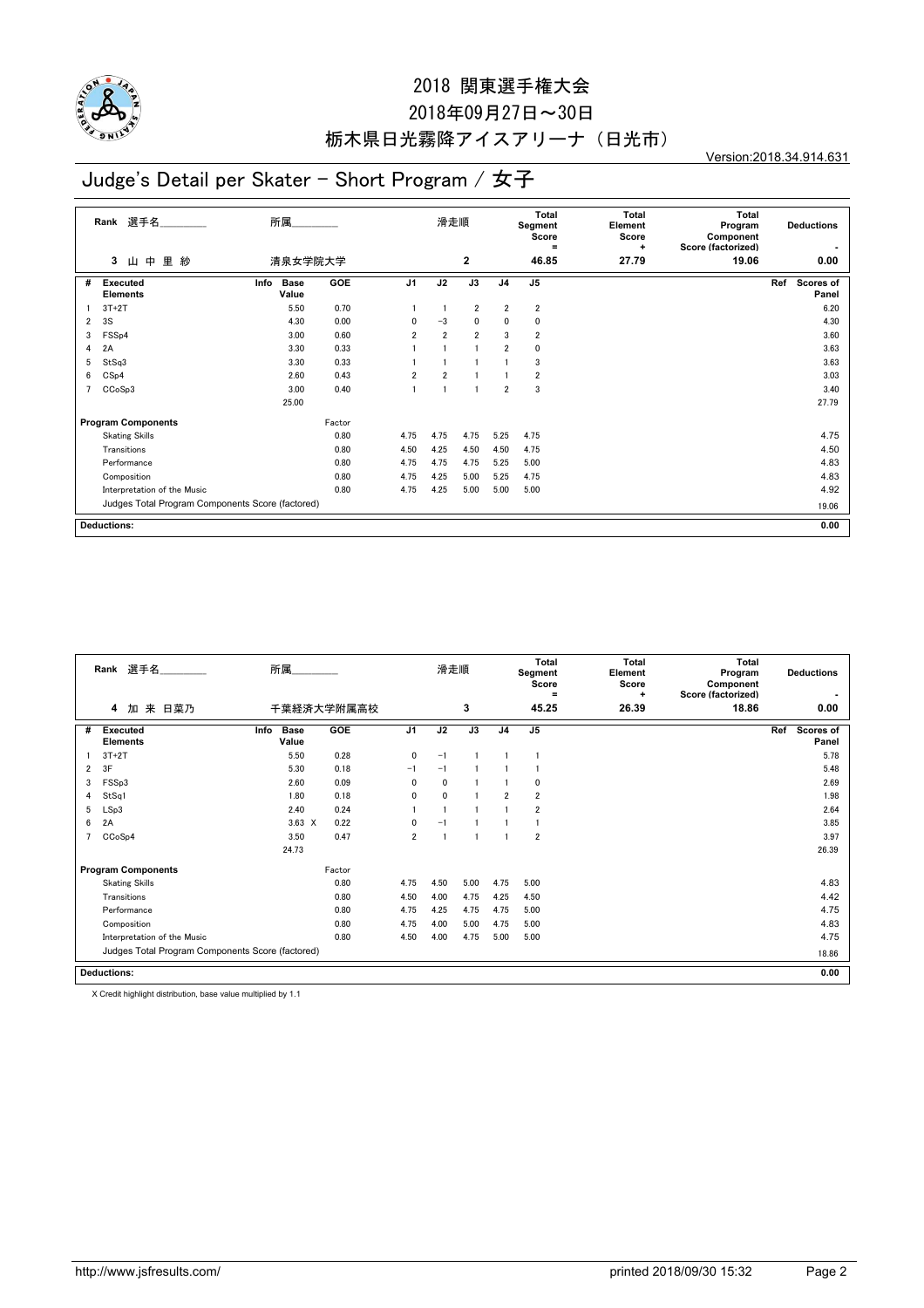

## 2018年09月27日~30日 栃木県日光霧降アイスアリーナ(日光市)

Version:2018.34.914.631

# Judge's Detail per Skater - Short Program / 女子

|                | 選手名<br>Rank                                      |                                          | 所属            |            |                | 滑走順            |                |                | Total<br>Segment<br>Score<br>$=$ | <b>Total</b><br>Element<br>Score<br>÷ | <b>Total</b><br>Program<br>Component<br>Score (factorized) |     | <b>Deductions</b>  |
|----------------|--------------------------------------------------|------------------------------------------|---------------|------------|----------------|----------------|----------------|----------------|----------------------------------|---------------------------------------|------------------------------------------------------------|-----|--------------------|
|                | 道実喜<br>5<br>中                                    |                                          | 茨城ゴールドFSC     |            |                |                | 10             |                | 42.28                            | 23.82                                 | 18.46                                                      |     | 0.00               |
| #              | <b>Executed</b><br><b>Elements</b>               | Info                                     | Base<br>Value | <b>GOE</b> | J <sub>1</sub> | J2             | J3             | J <sub>4</sub> | J <sub>5</sub>                   |                                       |                                                            | Ref | Scores of<br>Panel |
|                | $3T+2T$                                          |                                          | 5.50          | 0.14       | 0              | 0              | 0              |                | -1                               |                                       |                                                            |     | 5.64               |
| $\overline{2}$ | 3S<                                              | $\overline{\left\langle \right\rangle }$ | 3.23          | $-0.65$    | $-2$           | $-2$           | $-2$           | $-2$           | $-2$                             |                                       |                                                            |     | 2.58               |
| 3              | CCoSp3                                           |                                          | 3.00          | 0.40       |                |                | $\overline{2}$ | $\overline{2}$ | -1                               |                                       |                                                            |     | 3.40               |
| 4              | FCS <sub>p2</sub>                                |                                          | 2.30          | 0.00       | 0              | $\mathbf{0}$   | 0              | $-1$           | 0                                |                                       |                                                            |     | 2.30               |
| 5              | 2A                                               |                                          | $3.63 \times$ | 0.44       |                |                |                | $\overline{2}$ | 2                                |                                       |                                                            |     | 4.07               |
| 6              | LSp3                                             |                                          | 2.40          | 0.40       | $\overline{2}$ | $\overline{2}$ | $\overline{2}$ | 0              |                                  |                                       |                                                            |     | 2.80               |
| 7              | StSq2                                            |                                          | 2.60          | 0.43       | $\overline{2}$ |                | $\overline{2}$ | $\overline{2}$ |                                  |                                       |                                                            |     | 3.03               |
|                |                                                  |                                          | 22.66         |            |                |                |                |                |                                  |                                       |                                                            |     | 23.82              |
|                | <b>Program Components</b>                        |                                          |               | Factor     |                |                |                |                |                                  |                                       |                                                            |     |                    |
|                | <b>Skating Skills</b>                            |                                          |               | 0.80       | 4.75           | 4.75           | 4.75           | 4.75           | 4.75                             |                                       |                                                            |     | 4.75               |
|                | Transitions                                      |                                          |               | 0.80       | 4.50           | 4.00           | 4.50           | 4.50           | 4.00                             |                                       |                                                            |     | 4.33               |
|                | Performance                                      |                                          |               | 0.80       | 4.75           | 4.75           | 4.75           | 4.75           | 4.50                             |                                       |                                                            |     | 4.75               |
|                | Composition                                      |                                          |               | 0.80       | 4.75           | 4.75           | 4.50           | 4.75           | 4.50                             |                                       |                                                            |     | 4.67               |
|                | Interpretation of the Music                      |                                          |               | 0.80       | 5.00           | 4.75           | 4.50           | 4.50           | 4.50                             |                                       |                                                            |     | 4.58               |
|                | Judges Total Program Components Score (factored) |                                          |               |            |                |                |                |                |                                  |                                       |                                                            |     | 18.46              |
|                | <b>Deductions:</b>                               |                                          |               |            |                |                |                |                |                                  |                                       |                                                            |     | 0.00               |

< Under-rotated jump X Credit highlight distribution, base value multiplied by 1.1

|   | Rank 選手名                                         |                               | 所属                   |         |                | 滑走順            |                |                | <b>Total</b><br>Segment<br>Score<br>$\equiv$ | <b>Total</b><br>Element<br>Score<br>٠ | Total<br>Program<br>Component<br>Score (factorized) | <b>Deductions</b>                |
|---|--------------------------------------------------|-------------------------------|----------------------|---------|----------------|----------------|----------------|----------------|----------------------------------------------|---------------------------------------|-----------------------------------------------------|----------------------------------|
|   | 里<br>6<br>中<br>子<br>Щ                            |                               | アクアリンクちばクラブ          |         |                |                | 12             |                | 41.56                                        | 23.44                                 | 18.12                                               | 0.00                             |
| # | <b>Executed</b><br><b>Elements</b>               | Info                          | <b>Base</b><br>Value | GOE     | J <sub>1</sub> | J2             | J3             | J <sub>4</sub> | J <sub>5</sub>                               |                                       |                                                     | Ref<br><b>Scores of</b><br>Panel |
|   | 3Lo<                                             | ✓                             | 3.68                 | $-1.47$ | $-4$           | $-5$           | $-4$           | -4             | $-3$                                         |                                       |                                                     | 2.21                             |
| 2 | CCoSp4                                           |                               | 3.50                 | 0.70    | $\overline{2}$ | $\overline{2}$ | $\overline{2}$ | $\overline{2}$ | $\overline{2}$                               |                                       |                                                     | 4.20                             |
| 3 | FSS <sub>p4</sub>                                |                               | 3.00                 | 0.30    | $\overline{2}$ |                |                |                |                                              |                                       |                                                     | 3.30                             |
| 4 | 3S<+2Lo                                          | $\overline{\left( \right. }%$ | 4.93                 | $-0.97$ | $-3$           | $-5$           | $-4$           | $-2$           | $-2$                                         |                                       |                                                     | 3.96                             |
| 5 | 2A                                               |                               | $3.63 \times$        | 0.22    | 0              |                | $\mathbf{0}$   |                |                                              |                                       |                                                     | 3.85                             |
| 6 | StSq2                                            |                               | 2.60                 | 0.26    |                |                |                | $\mathbf{0}$   |                                              |                                       |                                                     | 2.86                             |
| 7 | LSp4                                             |                               | 2.70                 | 0.36    | $\overline{2}$ | $\overline{2}$ |                |                |                                              |                                       |                                                     | 3.06                             |
|   |                                                  |                               | 24.04                |         |                |                |                |                |                                              |                                       |                                                     | 23.44                            |
|   | <b>Program Components</b>                        |                               |                      | Factor  |                |                |                |                |                                              |                                       |                                                     |                                  |
|   | <b>Skating Skills</b>                            |                               |                      | 0.80    | 4.75           | 4.75           | 4.50           | 4.50           | 4.75                                         |                                       |                                                     | 4.67                             |
|   | Transitions                                      |                               |                      | 0.80    | 4.50           | 4.50           | 4.25           | 4.25           | 4.25                                         |                                       |                                                     | 4.33                             |
|   | Performance                                      |                               |                      | 0.80    | 4.50           | 4.75           | 4.50           | 4.25           | 4.50                                         |                                       |                                                     | 4.50                             |
|   | Composition                                      |                               |                      | 0.80    | 4.75           | 4.75           | 4.50           | 4.50           | 4.50                                         |                                       |                                                     | 4.58                             |
|   | Interpretation of the Music                      |                               |                      | 0.80    | 4.75           | 4.75           | 4.50           | 4.50           | 4.50                                         |                                       |                                                     | 4.58                             |
|   | Judges Total Program Components Score (factored) |                               |                      |         |                |                |                |                |                                              |                                       |                                                     | 18.12                            |
|   | <b>Deductions:</b>                               |                               |                      |         |                |                |                |                |                                              |                                       |                                                     | 0.00                             |

< Under-rotated jump X Credit highlight distribution, base value multiplied by 1.1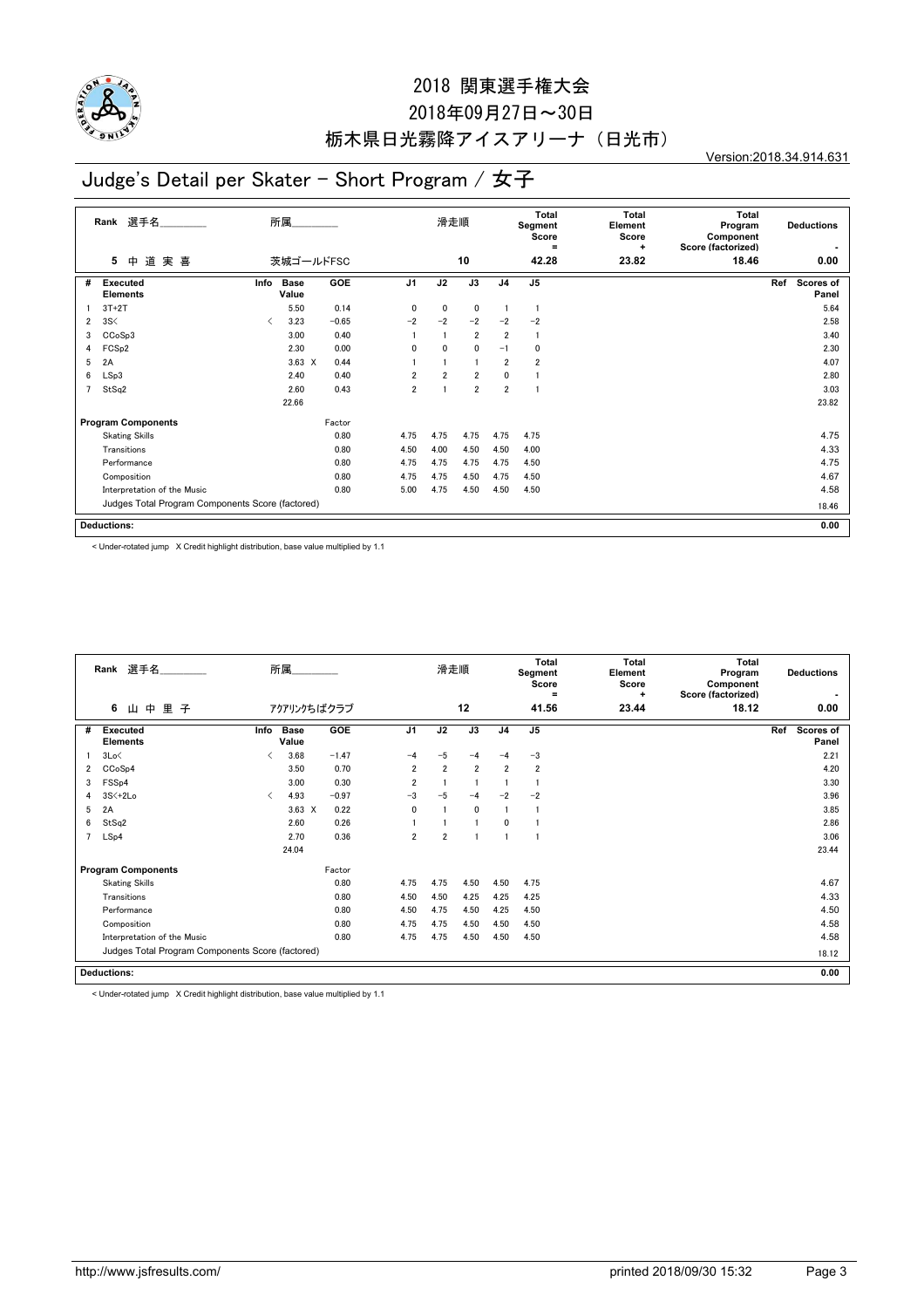

## 2018年09月27日~30日 栃木県日光霧降アイスアリーナ(日光市)

Version:2018.34.914.631

# Judge's Detail per Skater - Short Program / 女子

|   | 選手名<br>Rank                                      |      | 所属            |            |                | 滑走順  |                 |                | <b>Total</b><br>Segment<br>Score<br>$=$ | <b>Total</b><br>Element<br>Score<br>÷ | <b>Total</b><br>Program<br>Component<br>Score (factorized) | <b>Deductions</b>         |  |
|---|--------------------------------------------------|------|---------------|------------|----------------|------|-----------------|----------------|-----------------------------------------|---------------------------------------|------------------------------------------------------------|---------------------------|--|
|   | 藤本梨乃<br>7                                        |      | 山梨学院大学        |            |                |      | 11              |                | 40.35                                   | 22.83                                 | 17.52                                                      | 0.00                      |  |
| # | <b>Executed</b><br><b>Elements</b>               | Info | Base<br>Value | <b>GOE</b> | J <sub>1</sub> | J2   | $\overline{J3}$ | J <sub>4</sub> | J <sub>5</sub>                          |                                       |                                                            | Ref<br>Scores of<br>Panel |  |
|   | $3T<+2T$                                         |      | 4.45          | $-0.63$    | $-2$           | $-2$ | $-2$            | $-2$           | $-2$                                    |                                       |                                                            | 3.82                      |  |
| 2 | 3S<                                              | ✓    | 3.23          | $-0.86$    | $-4$           | $-2$ | $-3$            | $-2$           | $-3$                                    |                                       |                                                            | 2.37                      |  |
| 3 | CCoSp4                                           |      | 3.50          | 0.58       |                |      | $\overline{2}$  | $\overline{2}$ | $\overline{2}$                          |                                       |                                                            | 4.08                      |  |
| 4 | FSSp3                                            |      | 2.60          | 0.17       | $\mathbf{0}$   |      |                 | 0              |                                         |                                       |                                                            | 2.77                      |  |
| 5 | StSq2                                            |      | 2.60          | 0.26       |                | 0    |                 |                |                                         |                                       |                                                            | 2.86                      |  |
| 6 | 2A                                               |      | $3.63 \times$ | 0.33       |                |      |                 | $\overline{2}$ |                                         |                                       |                                                            | 3.96                      |  |
| 7 | LSp4                                             |      | 2.70          | 0.27       | $\mathbf{0}$   |      |                 |                |                                         |                                       |                                                            | 2.97                      |  |
|   |                                                  |      | 22.71         |            |                |      |                 |                |                                         |                                       |                                                            | 22.83                     |  |
|   | <b>Program Components</b>                        |      |               | Factor     |                |      |                 |                |                                         |                                       |                                                            |                           |  |
|   | <b>Skating Skills</b>                            |      |               | 0.80       | 4.50           | 4.75 | 4.50            | 4.75           | 4.50                                    |                                       |                                                            | 4.58                      |  |
|   | Transitions                                      |      |               | 0.80       | 4.25           | 4.25 | 4.25            | 4.25           | 4.00                                    |                                       |                                                            | 4.25                      |  |
|   | Performance                                      |      |               | 0.80       | 4.25           | 4.75 | 4.50            | 4.25           | 4.00                                    |                                       |                                                            | 4.33                      |  |
|   | Composition                                      |      |               | 0.80       | 4.25           | 4.25 | 4.50            | 4.50           | 4.25                                    |                                       |                                                            | 4.33                      |  |
|   | Interpretation of the Music                      |      |               | 0.80       | 4.50           | 4.25 | 4.50            | 4.50           | 4.25                                    |                                       |                                                            | 4.42                      |  |
|   | Judges Total Program Components Score (factored) |      |               |            |                |      |                 |                |                                         |                                       |                                                            | 17.52                     |  |
|   | <b>Deductions:</b>                               |      |               |            |                |      |                 |                |                                         |                                       |                                                            | 0.00                      |  |

< Under-rotated jump X Credit highlight distribution, base value multiplied by 1.1

|   | Rank 選手名                                         | 所属                           |         |                | 滑走順            |                |                | Total<br>Segment<br>Score<br>Ξ | <b>Total</b><br>Element<br>Score<br>٠ | Total<br>Program<br>Component<br>Score (factorized) | <b>Deductions</b>         |
|---|--------------------------------------------------|------------------------------|---------|----------------|----------------|----------------|----------------|--------------------------------|---------------------------------------|-----------------------------------------------------|---------------------------|
|   | 尾帆花<br>8<br>西                                    | 白鵬女子高校                       |         |                |                | 1              |                | 39.24                          | 23.50                                 | 16.74                                               | 1.00                      |
| # | <b>Executed</b><br><b>Elements</b>               | <b>Base</b><br>Info<br>Value | GOE     | J <sub>1</sub> | J2             | J3             | J <sub>4</sub> | J <sub>5</sub>                 |                                       |                                                     | Ref<br>Scores of<br>Panel |
|   | $3S+2T$                                          | 5.60                         | 0.43    | $\mathbf{0}$   |                |                | $\overline{2}$ |                                |                                       |                                                     | 6.03                      |
| 2 | 2A                                               | 3.30                         | 0.33    | $\mathbf{0}$   |                |                |                |                                |                                       |                                                     | 3.63                      |
| 3 | LSp2                                             | 1.90                         | 0.06    |                |                | $\mathbf{0}$   | 0              | $\Omega$                       |                                       |                                                     | 1.96                      |
|   | FSS <sub>p4</sub>                                | 3.00                         | 0.40    | $\overline{2}$ | $\overline{2}$ |                |                |                                |                                       |                                                     | 3.40                      |
| 5 | 3T                                               | 4.62 $\times$                | $-2.10$ | $-5$           | $-5$           | $-5$           | $-5$           | $-5$                           |                                       |                                                     | 2.52                      |
| 6 | StSq2                                            | 2.60                         | 0.26    |                | $\mathbf{0}$   | $\overline{2}$ | $\overline{2}$ | $\mathbf 0$                    |                                       |                                                     | 2.86                      |
|   | CCoSp3                                           | 3.00                         | 0.10    | $\mathbf{0}$   | 0              | 1              | $\overline{2}$ | $-1$                           |                                       |                                                     | 3.10                      |
|   |                                                  | 24.02                        |         |                |                |                |                |                                |                                       |                                                     | 23.50                     |
|   | <b>Program Components</b>                        |                              | Factor  |                |                |                |                |                                |                                       |                                                     |                           |
|   | <b>Skating Skills</b>                            |                              | 0.80    | 4.50           | 4.75           | 5.00           | 4.00           | 4.25                           |                                       |                                                     | 4.50                      |
|   | Transitions                                      |                              | 0.80    | 4.00           | 4.00           | 4.75           | 3.75           | 3.50                           |                                       |                                                     | 3.92                      |
|   | Performance                                      |                              | 0.80    | 4.00           | 4.50           | 4.75           | 4.00           | 3.75                           |                                       |                                                     | 4.17                      |
|   | Composition                                      |                              | 0.80    | 4.25           | 4.25           | 4.50           | 4.25           | 4.00                           |                                       |                                                     | 4.25                      |
|   | Interpretation of the Music                      |                              | 0.80    | 4.00           | 4.00           | 4.50           | 4.25           | 3.75                           |                                       |                                                     | 4.08                      |
|   | Judges Total Program Components Score (factored) |                              |         |                |                |                |                |                                |                                       |                                                     | 16.74                     |
|   | <b>Deductions:</b>                               | 転倒: -1.00 (1)                |         |                |                |                |                |                                |                                       |                                                     | $-1.00$                   |

X Credit highlight distribution, base value multiplied by 1.1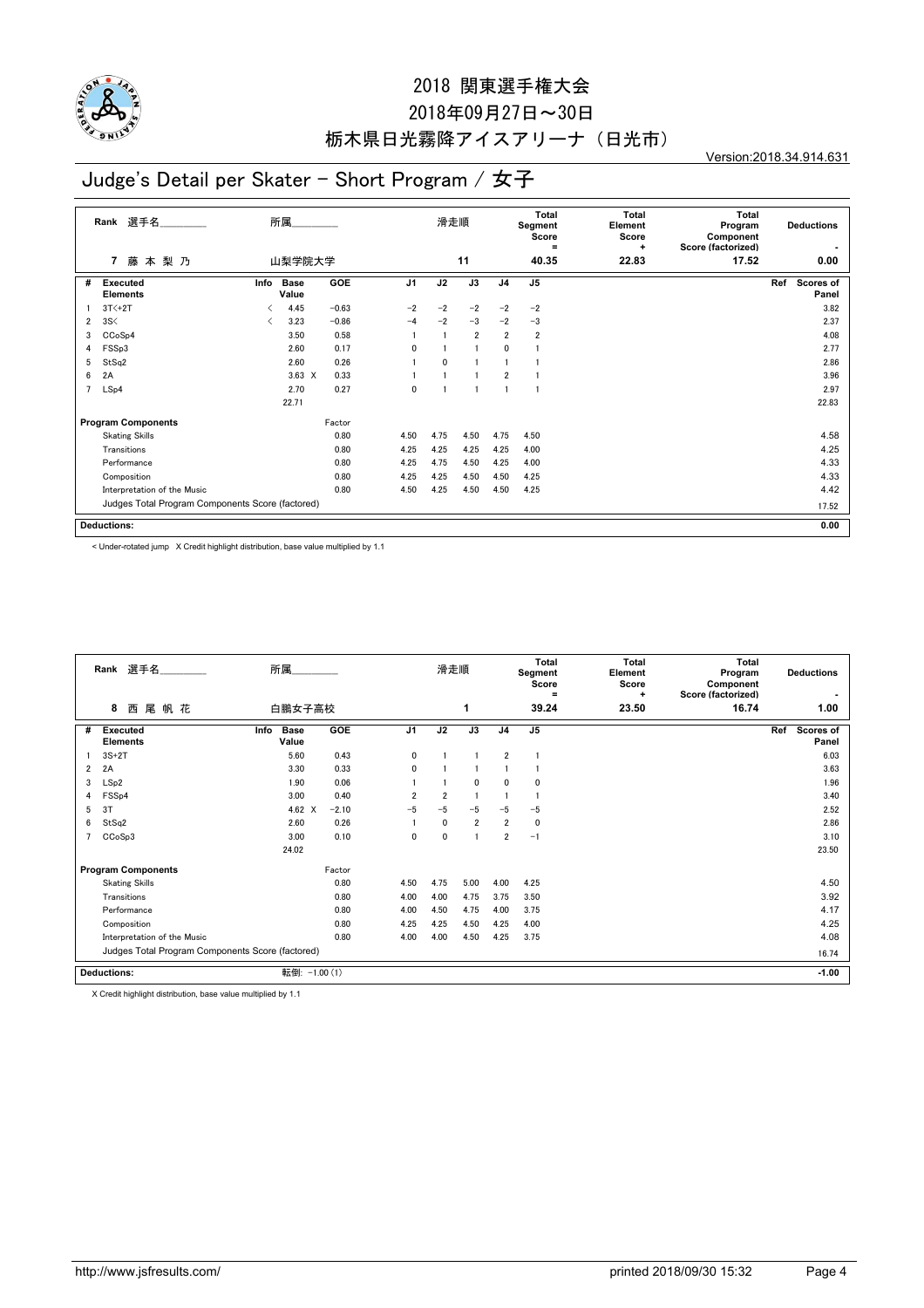

## 2018年09月27日~30日 栃木県日光霧降アイスアリーナ(日光市)

Version:2018.34.914.631

# Judge's Detail per Skater - Short Program / 女子

|   | 選手名<br>Rank                                      |                                          | 所属                   |            |                | 滑走順            |                |                | Total<br>Segment<br>Score<br>$=$ | <b>Total</b><br>Element<br>Score<br>÷ | <b>Total</b><br>Program<br>Component<br>Score (factorized) | <b>Deductions</b>         |  |
|---|--------------------------------------------------|------------------------------------------|----------------------|------------|----------------|----------------|----------------|----------------|----------------------------------|---------------------------------------|------------------------------------------------------------|---------------------------|--|
|   | 関<br>原 ひなた<br>9                                  |                                          | 信州大学                 |            |                |                | 4              |                | 34.52                            | 19.00                                 | 16.52                                                      | 1.00                      |  |
| # | <b>Executed</b><br><b>Elements</b>               | Info                                     | <b>Base</b><br>Value | <b>GOE</b> | J <sub>1</sub> | J2             | J3             | J <sub>4</sub> | J5                               |                                       |                                                            | Scores of<br>Ref<br>Panel |  |
|   | 3S                                               |                                          | 4.30                 | $-2.15$    | $-5$           | $-5$           | $-5$           | $-5$           | $-5$                             |                                       |                                                            | 2.15                      |  |
| 2 | 3T<+COMBO                                        | $\overline{\left\langle \right\rangle }$ | 3.15                 | $-1.58$    | $-5$           | $-5$           | $-5$           | $-5$           | $-5$                             |                                       |                                                            | 1.57                      |  |
| 3 | StSq2                                            |                                          | 2.60                 | 0.26       | 0              |                | $\overline{1}$ |                |                                  |                                       |                                                            | 2.86                      |  |
| 4 | FSSp4                                            |                                          | 3.00                 | 0.30       | 0              | $\overline{2}$ |                |                |                                  |                                       |                                                            | 3.30                      |  |
| 5 | 2A                                               |                                          | $3.63 \times$        | 0.00       | 0              | $-1$           | $\mathbf 0$    | 0              | 0                                |                                       |                                                            | 3.63                      |  |
| 6 | CCoSp3                                           |                                          | 3.00                 | $-0.30$    | $-1$           | $-1$           | $-1$           | 0              | $-1$                             |                                       |                                                            | 2.70                      |  |
| 7 | LSp4                                             |                                          | 2.70                 | 0.09       | $-1$           |                | $\mathbf 0$    |                | 0                                |                                       |                                                            | 2.79                      |  |
|   |                                                  |                                          | 22.38                |            |                |                |                |                |                                  |                                       |                                                            | 19.00                     |  |
|   | <b>Program Components</b>                        |                                          |                      | Factor     |                |                |                |                |                                  |                                       |                                                            |                           |  |
|   | <b>Skating Skills</b>                            |                                          |                      | 0.80       | 4.00           | 4.25           | 4.50           | 4.75           | 4.25                             |                                       |                                                            | 4.33                      |  |
|   | Transitions                                      |                                          |                      | 0.80       | 3.75           | 4.00           | 4.50           | 4.50           | 3.75                             |                                       |                                                            | 4.08                      |  |
|   | Performance                                      |                                          |                      | 0.80       | 3.75           | 4.25           | 4.25           | 4.25           | 3.75                             |                                       |                                                            | 4.08                      |  |
|   | Composition                                      |                                          |                      | 0.80       | 3.75           | 4.00           | 4.25           | 4.75           | 3.75                             |                                       |                                                            | 4.00                      |  |
|   | Interpretation of the Music                      |                                          |                      | 0.80       | 3.50           | 4.00           | 4.50           | 4.50           | 4.00                             |                                       |                                                            | 4.17                      |  |
|   | Judges Total Program Components Score (factored) |                                          |                      |            |                |                |                |                |                                  |                                       | 16.52                                                      |                           |  |
|   | Deductions:                                      |                                          | 転倒: -1.00 (1)        |            |                |                |                |                |                                  |                                       |                                                            | $-1.00$                   |  |

< Under-rotated jump X Credit highlight distribution, base value multiplied by 1.1

|                | Rank 選手名                                         |      | 所属                   |            |                | 滑走順          |             |                | Total<br>Segment<br>Score<br>$\equiv$ | Total<br>Element<br>Score<br>÷ | <b>Total</b><br>Program<br>Component<br>Score (factorized) | <b>Deductions</b>                |
|----------------|--------------------------------------------------|------|----------------------|------------|----------------|--------------|-------------|----------------|---------------------------------------|--------------------------------|------------------------------------------------------------|----------------------------------|
|                | 松 原<br>茜<br>10                                   |      | 尚美学園大学               |            |                |              | 8           |                | 33.90                                 | 16.42                          | 17.48                                                      | 0.00                             |
| #              | Executed<br><b>Elements</b>                      | Info | <b>Base</b><br>Value | <b>GOE</b> | J <sub>1</sub> | J2           | J3          | J <sub>4</sub> | J <sub>5</sub>                        |                                |                                                            | Ref<br><b>Scores of</b><br>Panel |
|                | $3T<+2T$                                         | ✓    | 4.45                 | $-0.84$    | $-3$           | $-2$         | $-3$        | $-2$           | $-3$                                  |                                |                                                            | 3.61                             |
| $\overline{2}$ | 3S<                                              | ✓    | 3.23                 | $-0.65$    | $-2$           | $-2$         | $-3$        | $-2$           | $-2$                                  |                                |                                                            | 2.58                             |
| 3              | FCS <sub>p2</sub>                                |      | 2.30                 | $-0.46$    | $-2$           | $-2$         | $-1$        | $-2$           | $-2$                                  |                                |                                                            | 1.84                             |
| 4              | 2A<<                                             | <<   | $1.21 \tX$           | $-0.37$    | $-4$           | $-3$         | $-4$        | $-3$           | $-3$                                  |                                |                                                            | 0.84                             |
| 5              | StSq1                                            |      | 1.80                 | 0.12       | 0              |              |             |                | 0                                     |                                |                                                            | 1.92                             |
| 6              | LSp2                                             |      | 1.90                 | 0.00       | $\mathbf 0$    | $\mathbf{0}$ | $\mathbf 0$ | 0              | $\mathbf 0$                           |                                |                                                            | 1.90                             |
|                | CCoSp4                                           |      | 3.50                 | 0.23       | 0              | 0            | -1          |                | J.                                    |                                |                                                            | 3.73                             |
|                |                                                  |      | 18.39                |            |                |              |             |                |                                       |                                |                                                            | 16.42                            |
|                | <b>Program Components</b>                        |      |                      | Factor     |                |              |             |                |                                       |                                |                                                            |                                  |
|                | <b>Skating Skills</b>                            |      |                      | 0.80       | 4.25           | 4.50         | 4.75        | 5.00           | 4.25                                  |                                |                                                            | 4.50                             |
|                | Transitions                                      |      |                      | 0.80       | 4.00           | 4.00         | 4.50        | 4.50           | 4.00                                  |                                |                                                            | 4.17                             |
|                | Performance                                      |      |                      | 0.80       | 4.00           | 4.25         | 4.75        | 4.75           | 4.25                                  |                                |                                                            | 4.42                             |
|                | Composition                                      |      |                      | 0.80       | 4.25           | 4.00         | 4.75        | 5.00           | 4.25                                  |                                |                                                            | 4.42                             |
|                | Interpretation of the Music                      |      |                      | 0.80       | 4.25           | 4.00         | 4.75        | 4.75           | 4.00                                  |                                |                                                            | 4.33                             |
|                | Judges Total Program Components Score (factored) |      |                      |            |                |              |             |                |                                       |                                |                                                            | 17.48                            |
|                | <b>Deductions:</b>                               |      |                      |            |                |              |             |                |                                       |                                |                                                            | 0.00                             |

< Under-rotated jump << Downgraded jump X Credit highlight distribution, base value multiplied by 1.1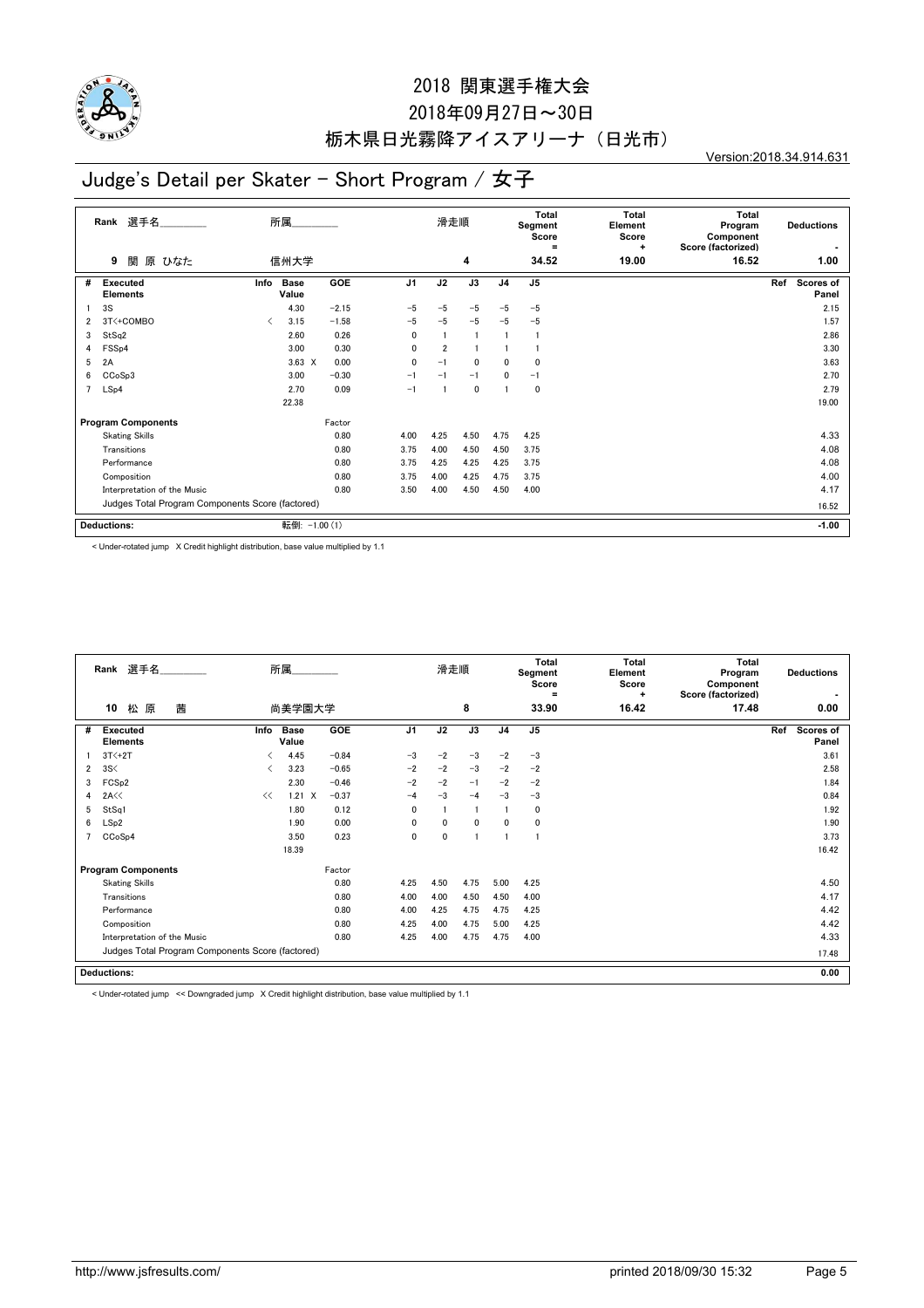

## 2018年09月27日~30日 栃木県日光霧降アイスアリーナ(日光市)

Version:2018.34.914.631

# Judge's Detail per Skater - Short Program / 女子

|   | 選手名<br>Rank                                      |        | 所属                   |         |                | 滑走順          |              |                | <b>Total</b><br>Segment<br>Score<br>$=$ | <b>Total</b><br>Element<br>Score<br>÷ | <b>Total</b><br>Program<br>Component<br>Score (factorized) | <b>Deductions</b>         |
|---|--------------------------------------------------|--------|----------------------|---------|----------------|--------------|--------------|----------------|-----------------------------------------|---------------------------------------|------------------------------------------------------------|---------------------------|
|   | 滝 沢 帆乃夏<br>11                                    |        | 清泉女学院大学              |         |                |              | 6            |                | 32.09                                   | 16.15                                 | 16.94                                                      | 1.00                      |
| # | <b>Executed</b><br><b>Elements</b>               | Info   | <b>Base</b><br>Value | GOE     | J <sub>1</sub> | J2           | J3           | J <sub>4</sub> | J <sub>5</sub>                          |                                       |                                                            | Ref<br>Scores of<br>Panel |
|   | 3T<                                              | ≺      | 3.15                 | $-1.58$ | $-5$           | $-5$         | $-5$         | $-5$           | $-5$                                    |                                       |                                                            | 1.57                      |
| 2 | 3S<<+1T*                                         | $\ast$ | 1.30                 | $-0.65$ | $-5$           | $-5$         | $-5$         | $-5$           | $-5$                                    |                                       |                                                            | 0.65                      |
| 3 | CCoSp4                                           |        | 3.50                 | 0.35    |                |              |              |                | $\mathbf 0$                             |                                       |                                                            | 3.85                      |
| 4 | 2A<                                              | ✓      | $2.73 \times$        | $-0.50$ | $-2$           | $-2$         | $-2$         | $-1$           | $-2$                                    |                                       |                                                            | 2.23                      |
| 5 | FSSp3                                            |        | 2.60                 | 0.09    | $-1$           | 0            |              | $\overline{2}$ | 0                                       |                                       |                                                            | 2.69                      |
| 6 | StSq2                                            |        | 2.60                 | 0.00    | $\mathbf{0}$   | $\mathbf{0}$ | $\mathbf{0}$ |                | 0                                       |                                       |                                                            | 2.60                      |
| 7 | LSp3                                             |        | 2.40                 | 0.16    | 0              |              |              | 0              | 1                                       |                                       |                                                            | 2.56                      |
|   |                                                  |        | 18.28                |         |                |              |              |                |                                         |                                       |                                                            | 16.15                     |
|   | <b>Program Components</b>                        |        |                      | Factor  |                |              |              |                |                                         |                                       |                                                            |                           |
|   | <b>Skating Skills</b>                            |        |                      | 0.80    | 4.25           | 4.50         | 4.50         | 4.75           | 4.50                                    |                                       |                                                            | 4.50                      |
|   | Transitions                                      |        |                      | 0.80    | 4.00           | 4.25         | 4.50         | 4.50           | 4.00                                    |                                       |                                                            | 4.25                      |
|   | Performance                                      |        |                      | 0.80    | 4.00           | 4.00         | 4.25         | 4.50           | 4.00                                    |                                       |                                                            | 4.08                      |
|   | Composition                                      |        |                      | 0.80    | 4.00           | 4.25         | 4.25         | 4.50           | 3.75                                    |                                       |                                                            | 4.17                      |
|   | Interpretation of the Music                      |        |                      | 0.80    | 4.25           | 4.00         | 4.25         | 4.75           | 3.75                                    |                                       |                                                            | 4.17                      |
|   | Judges Total Program Components Score (factored) |        |                      |         |                |              |              |                |                                         |                                       | 16.94                                                      |                           |
|   | <b>Deductions:</b>                               |        | 転倒: -1.00 (1)        |         |                |              |              |                |                                         |                                       |                                                            | $-1.00$                   |

\* Invalid element < Under-rotated jump X Credit highlight distribution, base value multiplied by 1.1

|                | Rank 選手名                                         |      | 所属                   |            |                | 滑走順          |              |                | <b>Total</b><br>Segment<br>Score<br>Ξ | <b>Total</b><br>Element<br>Score<br>٠ | Total<br>Program<br>Component<br>Score (factorized) |     | <b>Deductions</b>  |
|----------------|--------------------------------------------------|------|----------------------|------------|----------------|--------------|--------------|----------------|---------------------------------------|---------------------------------------|-----------------------------------------------------|-----|--------------------|
|                | 花<br>12<br>綾 部<br>音                              |      | 大東文化大学               |            |                |              | 9            |                | 32.04                                 | 17.18                                 | 16.86                                               |     | 2.00               |
| #              | <b>Executed</b><br><b>Elements</b>               | Info | <b>Base</b><br>Value | <b>GOE</b> | J <sub>1</sub> | J2           | J3           | J <sub>4</sub> | J <sub>5</sub>                        |                                       |                                                     | Ref | Scores of<br>Panel |
|                | $3T+2T$                                          |      | 5.50                 | $-0.28$    | $-1$           | $-1$         | $-1$         |                | 0                                     |                                       |                                                     |     | 5.22               |
| $\overline{2}$ | 3S<                                              | ≺    | 3.23                 | $-1.62$    | $-5$           | $-5$         | $-5$         | $-5$           | $-5$                                  |                                       |                                                     |     | 1.61               |
| 3              | CCoSp3                                           |      | 3.00                 | 0.00       | $\mathbf{0}$   | $\mathbf{0}$ | $\mathbf 0$  | $\mathbf{0}$   |                                       |                                       |                                                     |     | 3.00               |
| 4              | LSp1                                             |      | 1.50                 | $-0.15$    | $-1$           | $-1$         | $-1$         | $-1$           | $-1$                                  |                                       |                                                     |     | 1.35               |
| 5              | 2A                                               |      | $3.63 \times$        | $-1.65$    | $-5$           | $-5$         | $-5$         | $-4$           | $-5$                                  |                                       |                                                     |     | 1.98               |
| 6              | StSq1                                            |      | 1.80                 | 0.00       | $\Omega$       | $\mathbf{0}$ | $\mathbf{0}$ | $\mathbf{0}$   | $-1$                                  |                                       |                                                     |     | 1.80               |
| 7              | FSS <sub>p2</sub>                                |      | 2.30                 | $-0.08$    | $-2$           | $\mathbf 0$  | 0            | $-1$           | 0                                     |                                       |                                                     |     | 2.22               |
|                |                                                  |      | 20.96                |            |                |              |              |                |                                       |                                       |                                                     |     | 17.18              |
|                | <b>Program Components</b>                        |      |                      | Factor     |                |              |              |                |                                       |                                       |                                                     |     |                    |
|                | <b>Skating Skills</b>                            |      |                      | 0.80       | 4.25           | 4.25         | 4.50         | 4.75           | 4.75                                  |                                       |                                                     |     | 4.50               |
|                | Transitions                                      |      |                      | 0.80       | 4.00           | 3.75         | 4.25         | 4.50           | 4.00                                  |                                       |                                                     |     | 4.08               |
|                | Performance                                      |      |                      | 0.80       | 3.75           | 4.00         | 4.25         | 4.25           | 4.25                                  |                                       |                                                     |     | 4.17               |
|                | Composition                                      |      |                      | 0.80       | 3.75           | 3.75         | 4.50         | 4.50           | 4.50                                  |                                       |                                                     |     | 4.25               |
|                | Interpretation of the Music                      |      |                      | 0.80       | 3.75           | 3.75         | 4.25         | 4.50           | 4.25                                  |                                       |                                                     |     | 4.08               |
|                | Judges Total Program Components Score (factored) |      |                      |            |                |              |              |                |                                       |                                       |                                                     |     | 16.86              |
|                | <b>Deductions:</b>                               |      | 転倒: - 2.00 (2)       |            |                |              |              |                |                                       |                                       |                                                     |     | $-2.00$            |

< Under-rotated jump X Credit highlight distribution, base value multiplied by 1.1